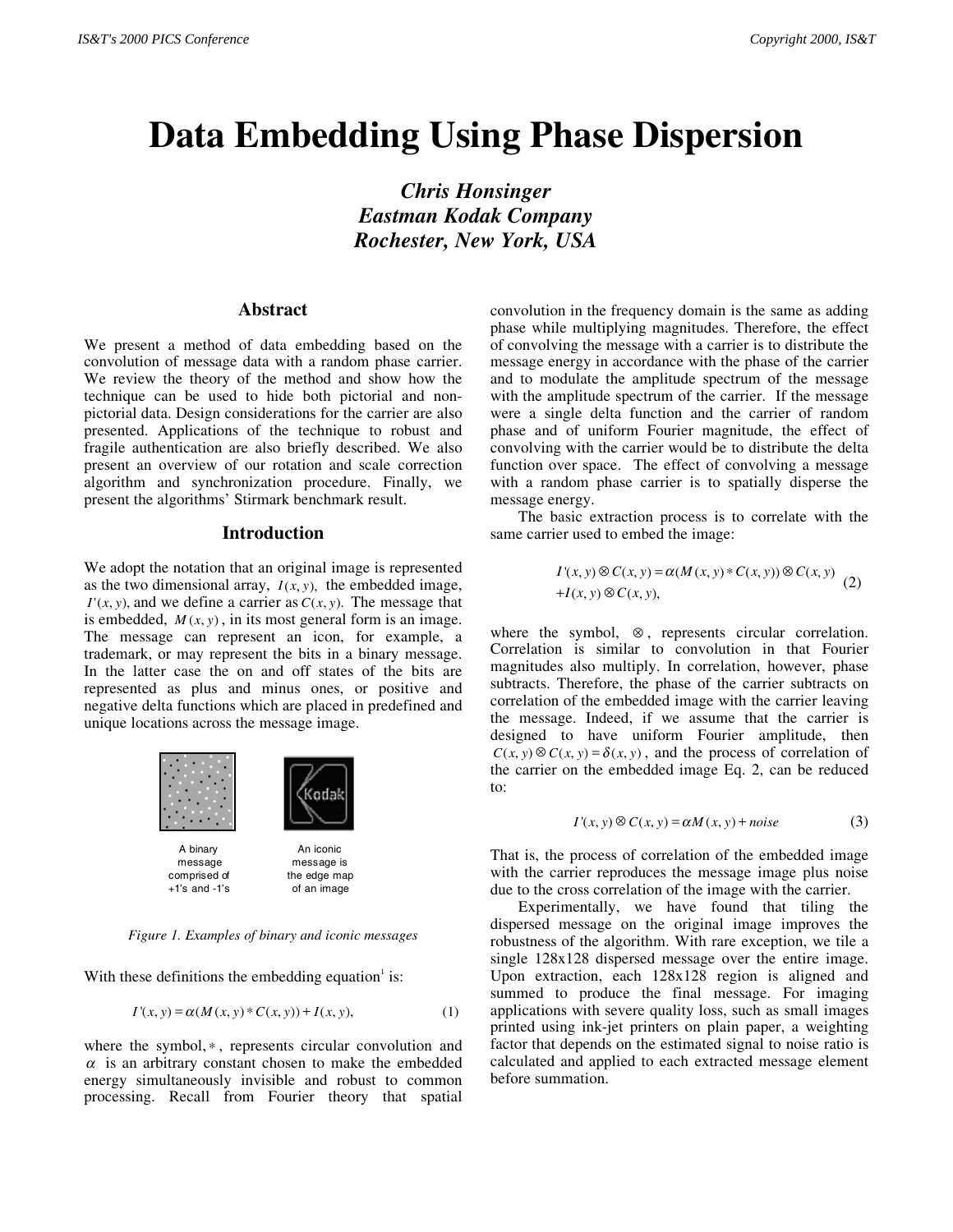# **Carrier Considerations**

If we denote the extracted message as  $M'(x, y)$ , we can rewrite the equations for extracting the message (Eq. 2 and Eq. 3 ), above as:

$$
M'(x, y) = \alpha M(x, y) * (C(x, y) \otimes C(x, y)) + noise
$$
 (4)

The above equation suggests that the resolution of the extracted message is fundamentally limited by the autocorrelation function of the carrier,  $C(x, y) \otimes C(x, y)$ . Any broadening of  $C(x, y) \otimes C(x, y)$  from a delta function will blur the extracted message when compared to the original message. Another way to view the effect of the carrier on the extracted message is to consider  $C(x, y) \otimes C(x, y)$  as a point spread function, since convolution of the original message with  $C(x, y) \otimes C(x, y)$ largely determines the extracted message.

The design of the carrier should consider both the visual detectability of the embedded signal and the expected signal quality at the extraction step. There is clearly a design tradeoff between achieving optimum extracted signal quality and embedded signal invisibility.

A carrier designed for optimal extracted signal quality will possess increasing amplitude with increasing spatial frequency. This may be derived from the well-known characteristic of typical images that the Fourier amplitude spectrum falls as the inverse of spatial frequency. At low spatial frequencies, where typical images have their highest energy and influence on the extracted image, our carrier uses this result. In particular, the mean or DC frequency amplitude of our carrier is always zero. As spatial frequency is increased, the carrier amplitude envelope smoothly increases with increasing spatial frequency until about 1/16 to 1/5 Nyquist.



*Figure 2. The carrier is designed for extracted signal quality for low spatial frequencies and visual optimality for high spatial frequencies*

As shown in Figure 2, for frequencies greater than this, the carrier envelope is derived from a Contrast Sensitivity Function<sup>2</sup> (CSF). The CSF provides a measure of the sensitivity of the average observer to changes in contrast at a given spatial frequency. The reciprocal of the CSF can be

used to prescribe the amount of amplitude needed for the embedded signal to be detectable by an average viewer. Many modern CSF models facilitate for observer viewing distance, background noise, device dot density, color component wavelength and other factors.

Use of these CSF parameters can be an advantage when optimizing an embedding algorithm for a specific application. One particularly useful way of sizing the embedding algorithm for a specific system is to define the quality of the embedded signal in terms of the viewing distance at which the embedded signal can be visually detected. Once this is defined, an optimized carrier can be immediately derived and tested. Figure 3 shows the wide variation of embedded energy possible due to observer viewing distance in the frequency domain.



Threshold Viewing Distance->

*Figure 3. Variation of Fourier magnitude of the carrier as a function of viewing distance (Device dpi=300)*

For a binary message, the impact of this carrier envelope is to produce a very small sidelobe around each delta function. It may be argued that the sidelobes rob the algorithm of bandwidth. However, we have found that the destructive processes of compression, error diffusion, printing and scanning have a far greater influence on the bandwidth of the algorithm. In a binary message, these destructive processes are the limiting factor of the bit density and can be thought of as defining the minimum separation distance between the delta functions. So long as the sidelobes are confined within half of the minimum bit separation distance, sidelobe interference may be considered minimal.

# **Message Types**

An important aspect of our technique is that it can be used to embed either iconic or binary data types. Examples of iconic data types are trademarks, corporate logos or other arbitrary images. Performance generally decreases as the message energy increases so edge maps of the icons are used.

Obvious examples of binary data types are 32 bit representations of URL's or copyright notices. A binary data type is also represented as an image with each bit represented as a positive or negative spike. Typically, we use between 32 and 256 bits per image.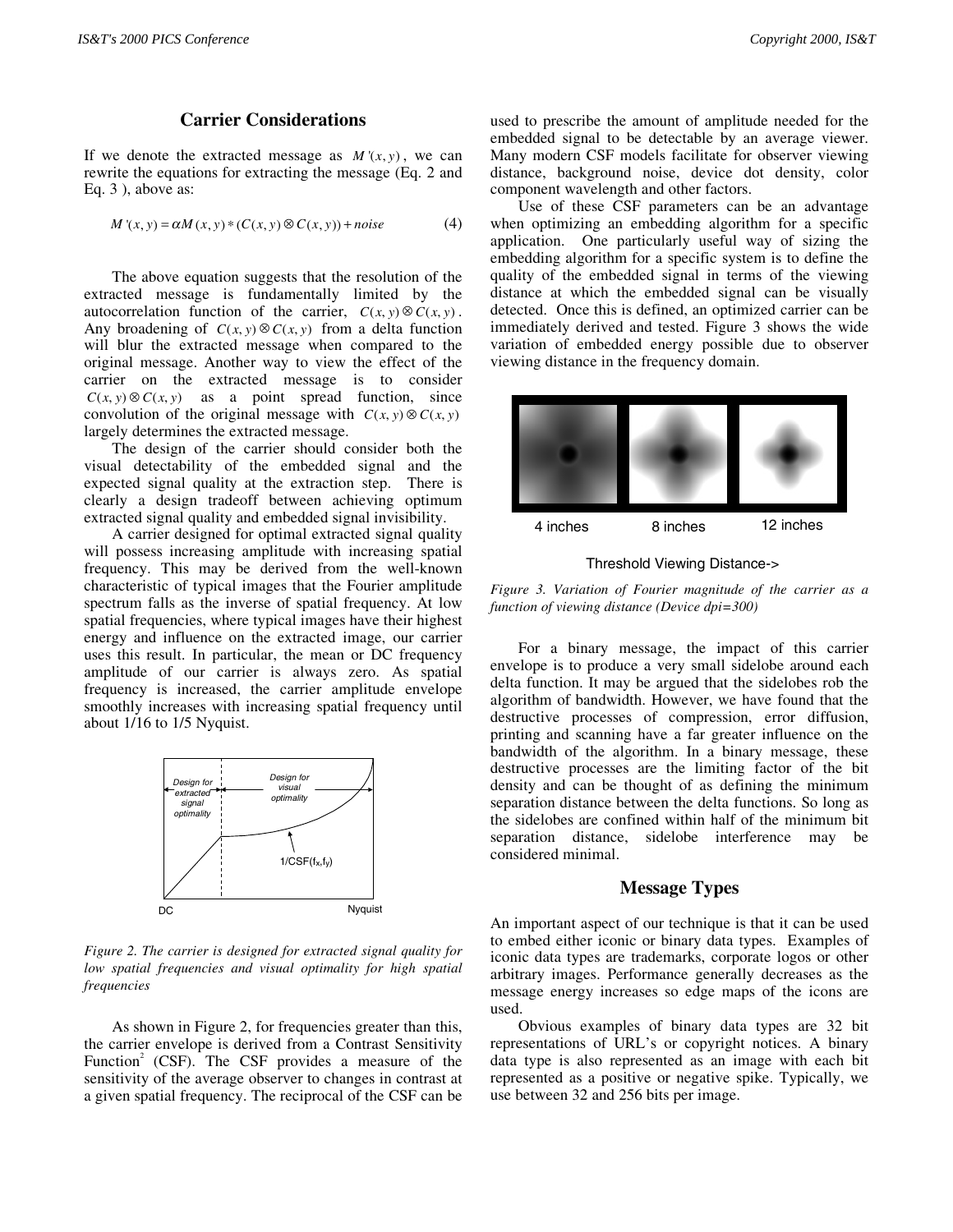#### **Iconic Data Types** *Trademark*

Figure 4 shows an iconic message before embedding and after extraction. The advantage of embedding an iconic message over an abstract type is that the iconic message can be interpreted directly. The human visual system can be used to interpret through what may be an otherwise prohibitively large amount of noise.



*Figure 4. Original and extracted iconic image. Each image is 128 pixels x 128 lines*

#### *Authentication*

One compelling application of the technique is the idea of embedding an image's own edge map in the image. In this case we abandon the idea of tiling a dispersed message over the image and use the full image extent as our message and carrier extent. Since the carrier is of random phase, the edge map is distributed randomly over the image. Each pixel of the image contains a contribution from every pixel of the edge map. Attempting to deceive an audience by altering a small region of the image by replacing with another image is futile because the original edge map is extractable.



*Figure 5. Authentication using an image's edge map*

For example, in top row of Figure 5 we show the steps of embedding the image of a sailboat with its edge map. In lower left corner, we show the sailboat with its sail altered so that the identification symbols are no longer visible. To obtain this image, we completely removed the region containing the symbols and replaced the region with an image of the same color and approximate texture. The replaced region contained no embedded data. In the center of the bottom row of Figure 5, we show the extracted edge map, and in the lower right corner we show that the edge map data containing the sail identifier is, indeed, extractable from the altered image.

Unlike traditional forms of authentication, where no changes to the original image are allowed, this technique has promise in its robustness to printing and scanning.

#### **Binary Data Types**

The advantage of binary data types is that a human does not need to be involved in the interpretation of the extracted message. There are numerous applications of using binary data ranging from the interruption of a scanner due to the detection of a digital copyright notice to transmission of metadata provided by a digital camera.

#### *Authentication*

In traditional forms of image authentication, an encrypted hash of the image is sent as an appendage to the image. At the receiver, the hash is decrypted and compared to a recalculated hash of the image. If the hashes match, the image is declared authentic. Otherwise, the image is considered suspicious.

We have demonstrated a technique that allows the encrypted hash to be losslessly embedded of the image. That is, no appendage is required. We assume that access to the original image is available such as within a digital camera. Furthermore, we restrict the values of the original image to the range (1-254). For each 128x128 region of the image a 160-bit hash is calculated and encrypted. This message is convolved with the carrier and thresholded to produce a 128x128 dispersed message comprised entirely of zeros and plus ones and minus ones (See Eq. 5). The thresholded dispersed message is added to the image to produce an image with a dynamic range of (0-255).

$$
M_{thresh} = \begin{cases} 0, & |M| < t \\ sign(M), & |M| \le t \end{cases}
$$
 (5)

To authenticate the image, the image is correlated with the carrier and the encrypted hash is extracted. The encrypted hash is then used to regenerate the dispersed message. The dispersed message again thresholded to regenerate what was added to the image, but now the thresholded dispersed message is subtracted. At this point, the original data is available and the hash is recalculated, and is compared to the decrypted extracted hash. If they are equal, the image is authentic, if they are not equal, the image is not authentic.

We have successfully demonstrated this technique for encrypted hash lengths of up to 225 unique bits for each (128x128 region).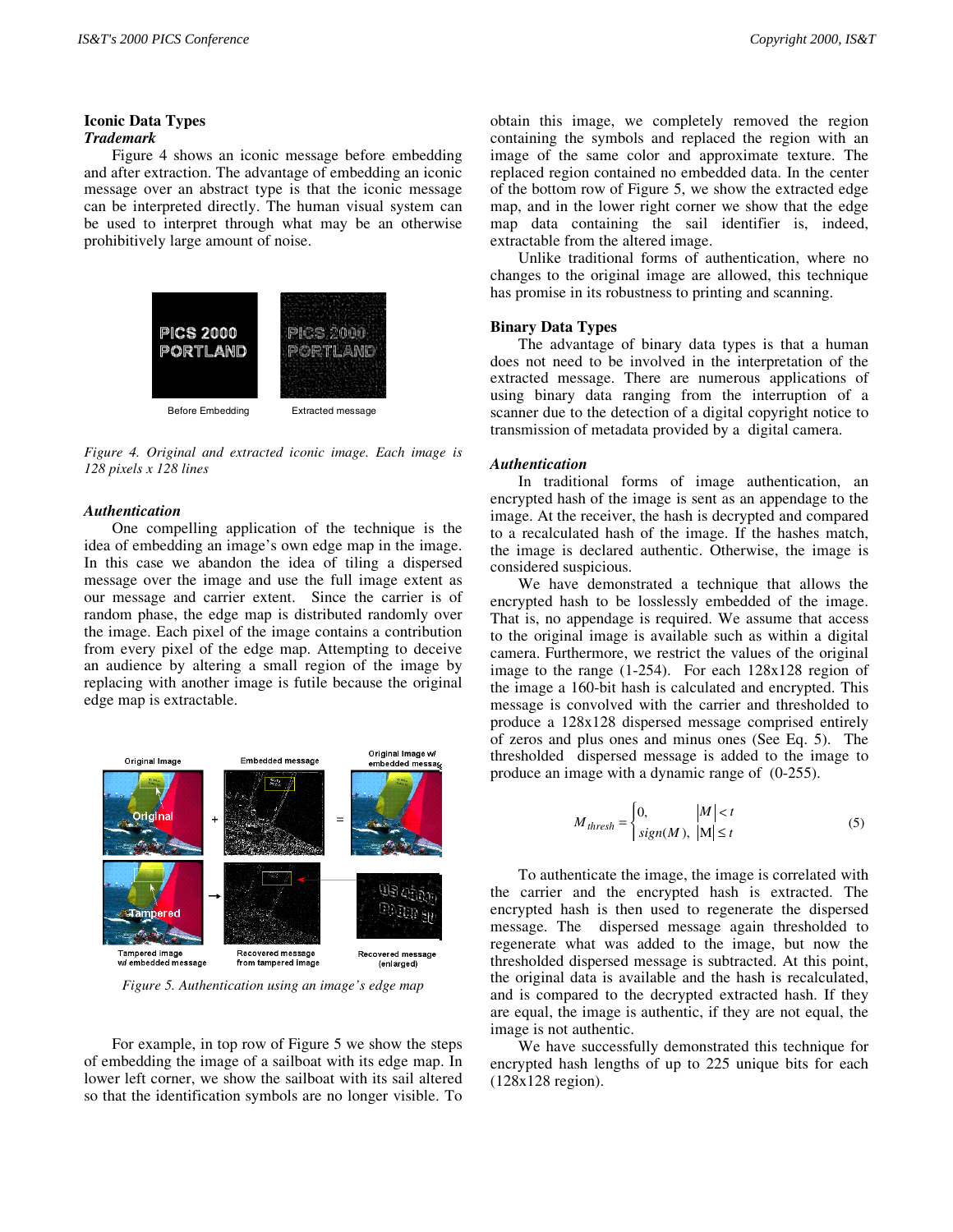# **Rotation/Scale**

Correcting for rotation and scaling is a fundamental element of all robust data embedding techniques. Our rotation scale correction technique relies on autocorrelation the embedded image<sup>3</sup>. For example, upon autocorrelation of an embedded image that has not been rotated or scaled, we would expect to see correlation peaks spaced horizontally and vertically at intervals of 128 pixels and 128 lines. At the zero offset correlation point, there is a very high peak due to the image correlating with itself.

Now, if the embedded image is scaled, the peaks must scale proportionately. Similarly, if the embedded image is rotated, the peaks must rotate by the same amount. Therefore, the rotation and scale of an image can be deduced by locating the autocorrelation peaks. (See Figure 6.) Detection of the actual rotation angle  $\theta$  is limited to angles in the range  $(-45^\circ, +45^\circ]$ . However, the actual rotation angle will be a member of the set  $\theta_{actual} = \theta_{calculated} \pm$ *n*90°, where n is an integer. Because we test for the possibility that the image has been flipped in multiple directions in the message extraction process, this ambiguity is not a limitation.



*Figure 6. The concept of autocorrelating an embedded image to derive scale and rotation parameters*

The effect of the autocorrelation properties of the original image can be significant. Without ancillary processing, high amplitude low frequency interference in the autocorrelation image can make the process of detecting peaks difficult. To minimize this problem, we perform localized first order and second order moment normalization on the embedded image before the autocorrelation. This process consists of replacing each pixel in the image with a new pixel value,  $v_{new}$ :

$$
v_{new} = \frac{\sigma_{desired}}{\sigma_{old}} (v_{old} - m_{old})
$$
 (6)

where  $v_{old}$ , is the original pixel value,  $m_{old}$ , is the local mean of the image,  $\sigma_{desired}$  is the desired standard deviation, which is generally set to the expected embedded signal standard deviation and  $\sigma_{old}$  is the local standard deviation. Because this operation is over a small area, typically over a  $(3x3)$  or  $(5x5)$  region, its effect in removing the high amplitude, low frequency coherent noise is quite substantial. For the limiting case when  $\sigma_{dd} \rightarrow$ 0, we simply equate  $v_{new}$  to a value taken from a random noise generator having a standard deviation  $\sigma_{desired}$ .

The next piece of ancillary processing we perform is to shape the autocorrelation peaks. This is done during the FFT operation used in the autocorrelation processing. We have found that a function that increases linearly with spatial frequency in the Fourier magnitude domain to be quite satisfactory. This function is consistent with a Wiener filter designed to maximize the semblance of the correlation peaks to delta functions under the assumption that the image Fourier amplitude spectrum exhibits an asymptotic "1/(spatial frequency)" falloff. Following these processing steps produces peaks (see Figure 7) that need little further processing.



*Figure 7. An actual autocorrelation peak (enlarged) demonstrating high signal to noise ratio*

Importantly, because autocorrelating the embedded image requires no extra calibration signal, it does not tax the information capacity of the embedding system. In addition, this technique can be applied to any embedding technique with redundant embedded signals and may implemented on a more local level to confront low order geometric warps.

# **Synchronization**

The ability to recover from cropping is an essential component of a data embedding algorithm. Using our algorithm, if we were to extract from an arbitrarily located 128x128 region of an embedded image, the extracted message would probably appear to be circularly shifted due to the unlikely chance that the extraction occurred along the original message boundary.

Indeed, if the origin of the 128x128 extracted region was a distance,  $(\Delta x, \Delta y)$ , from its nearest "original" origin, then the extracted message,  $M'(x, y)$  can be written as:

$$
M'(x, y) = M(x, y) * \delta(x - \Delta x, y - \Delta y)
$$
 (7)